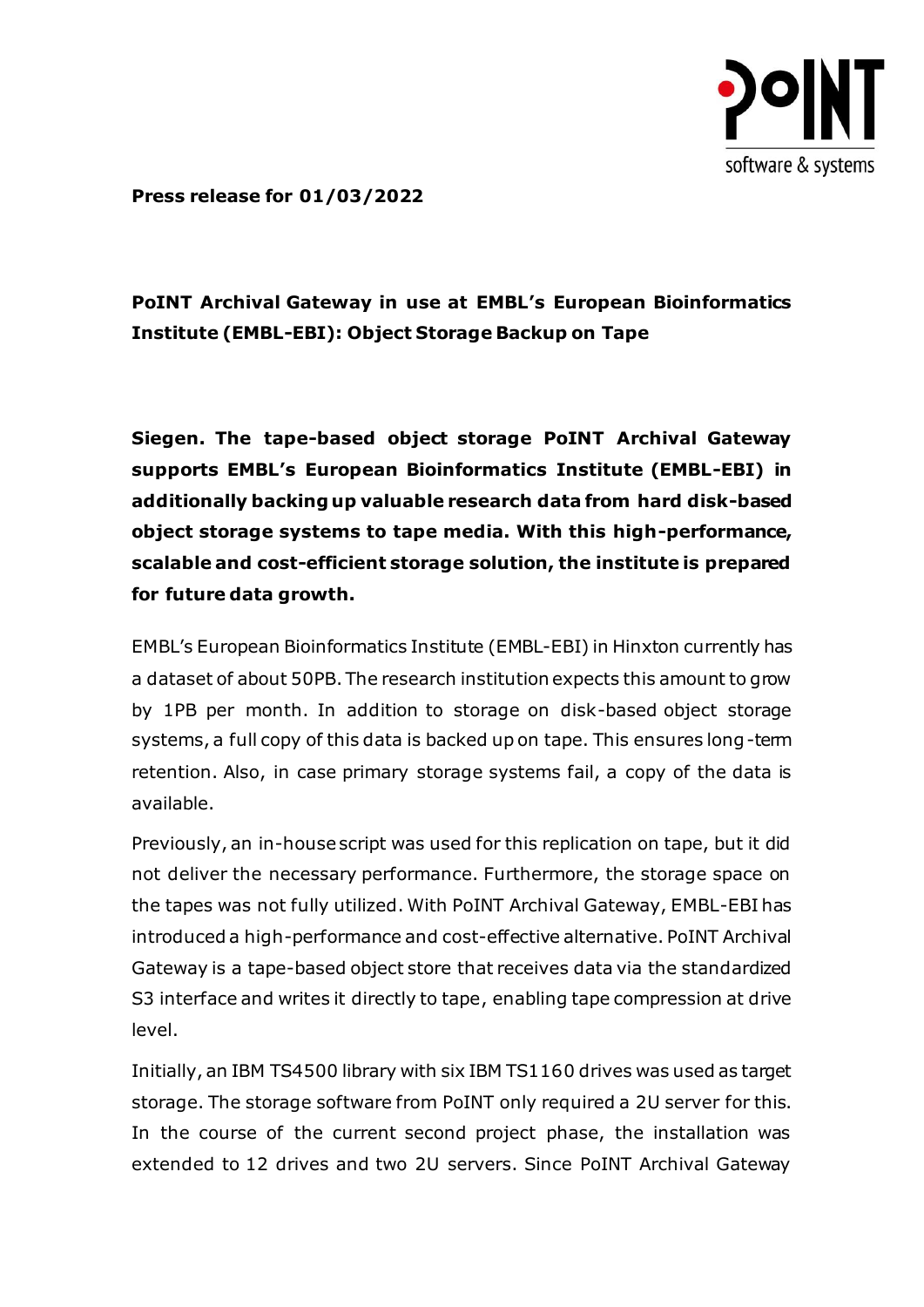

does not need a hard disk buffer to write the data to tape, the solution proves to be very cost-efficient in terms of hardware usage – and this with outstanding performance values.



<sup>©</sup> PoINT Software & Systems GmbH

Another decisive factor for choosing PoINT Archival Gateway was that the software provides the standard S3 API and does not require cumbersome S3 Glacier commands. Due to the node-based architecture, capacity and performance are scalable and can flexibly meet future requirements. "We are very satisfied with the deployment of PoINT Archival Gateway," said Marc Riera (Software Development and Operations – Service and Data Management Technical Coordinator at EMBL-EBI). "We feel well prepared for future data growth and look forward to following the further development steps of PoINT Archival Gateway."

PoINT Archival Gateway is a vendor-independent, software-based storage solution which also allows to combine drives of different manufacturers and generations. Thus, the solution offers EMBL-EBI not only the desired performance, but also future security and a high investment protection.